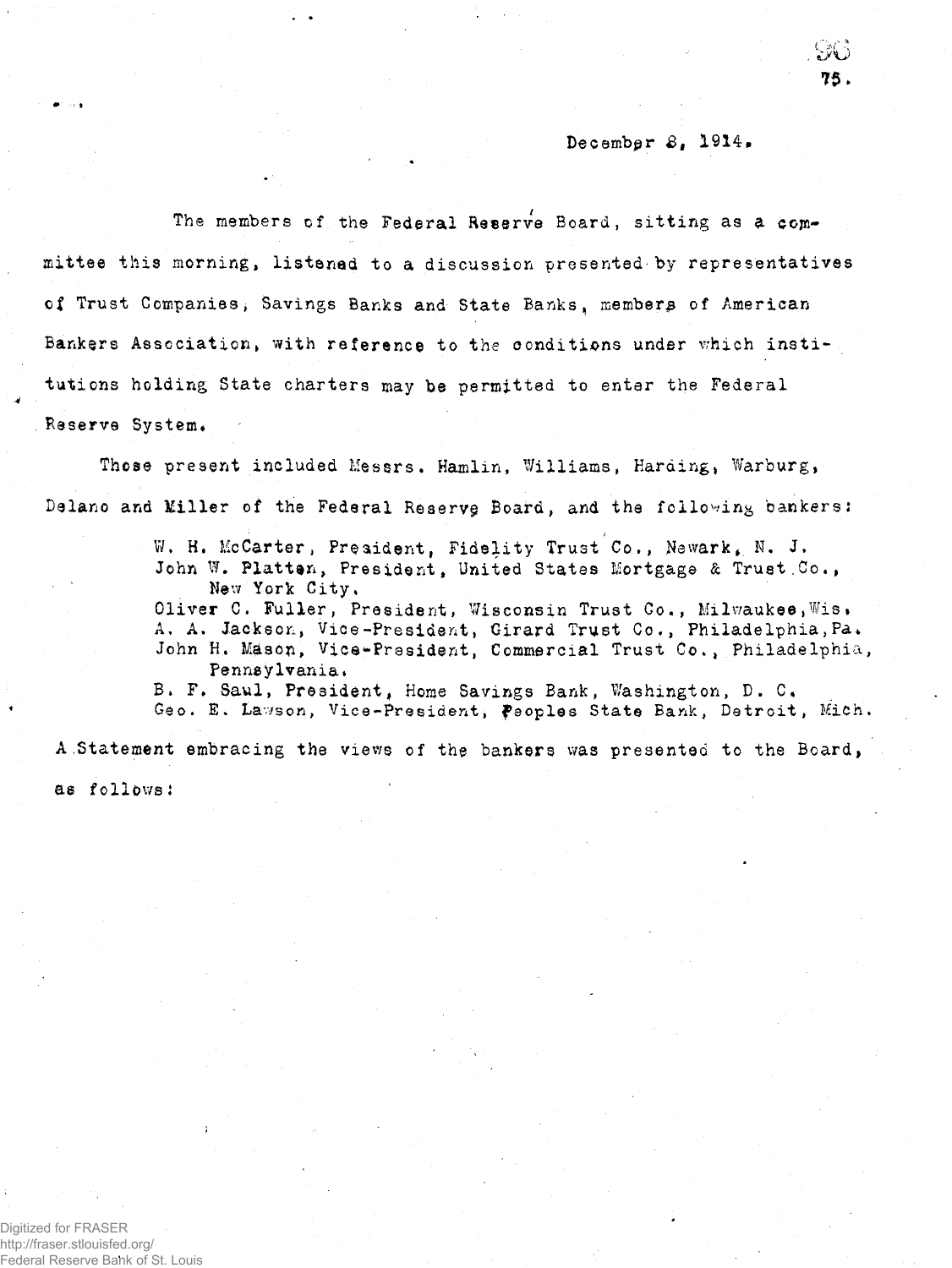## December 8, 1914.

## STATEMENT FOR THE PRESS.

The representatives of the banking institutions who are present to-day desire to express to your associates of the Federal Reserve Board their appreciation of the courtesy extended to them in permitting them to appear before you and of the efforts which have been made by your Board to meet the convenience of our committee in the postponement of the meeting from December 2nd until to-day.

While we are appreciative of your efforts in this direction, we nevertheless feel that sufficient time has not elapsed since the appointment of our committee by the president of the American Bankers Association, said committee being appointed only on November 9, to have given proper and full consideration to the weighty problems involved in this subject and to have arrived at any conclusion in the settlement of the problems.

The resolution passed by the American Bankers Association, and under which this committee is acting, had for its object the suggestion of such change or changes in the Federal Reserve Act as would permit state chartered institutions to enter the System and, as before stated and for the reasons given, the committee has been unable to offer any

Digitized for FRASER httn://fraser.stlouisfed.org/ eral Reserve Bank of St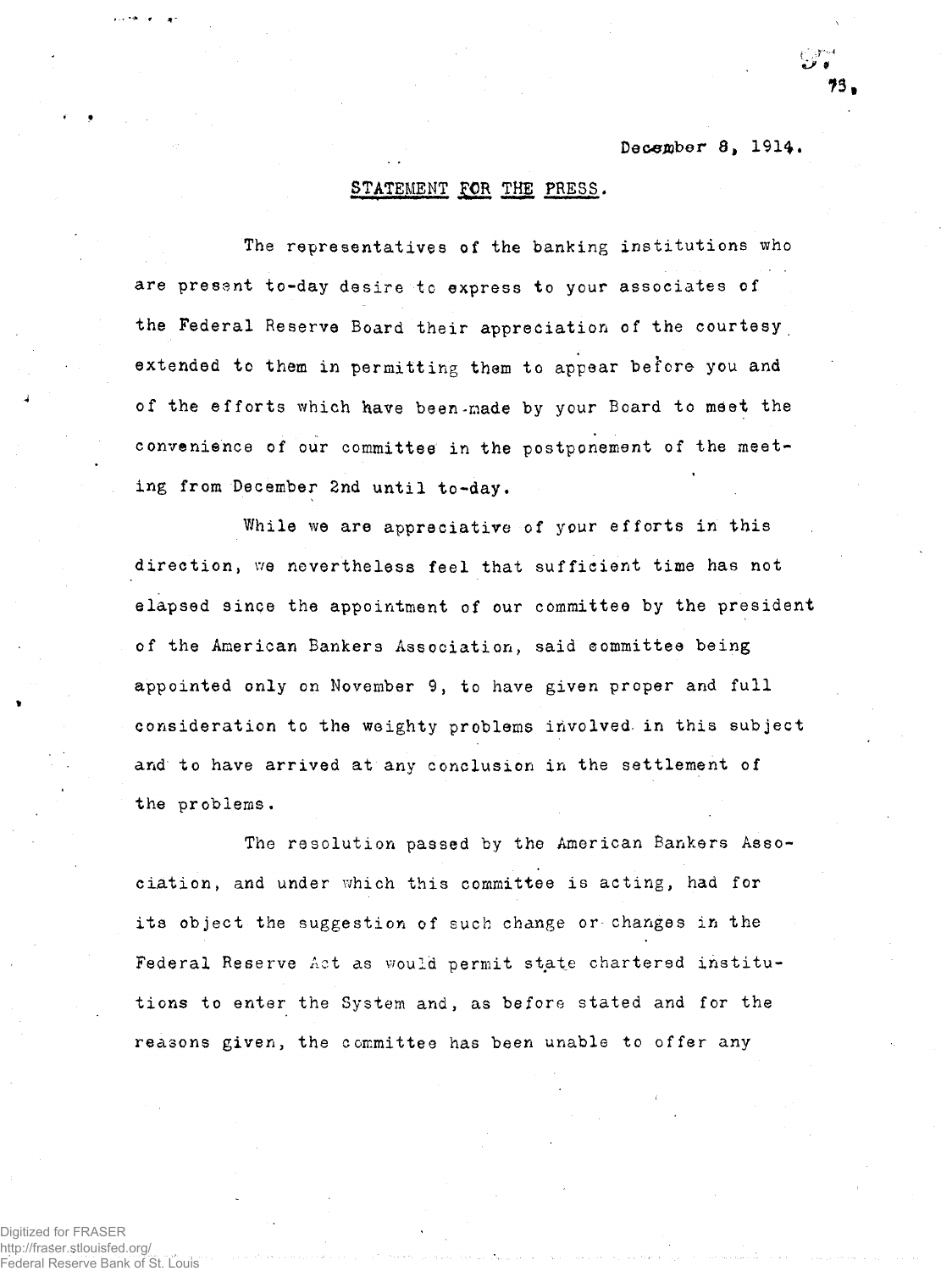suggestions to the purpose for which they were appointed, and if, in offering sqme suggestions as to the rules and regulations to be promulgated by the Federal Reserve Board, they have strayed afield from the purpose of their appointment, they would plead their desire of full co-operation with the Government in the furthering of the banking interests of the country by doing' everything, in their power tc assist the Federal Reserve Board in the determination of the problems with which they are now confronted.

While the Trust Companies have given a great deal of consideration involving'the subject, frankly we are compelled to admit, for' the reasons outlined in the beginning of my remarks, viz: the short time we have had between the date of our appointment and the date of this meeting, that we have been unable to arrive at any conclusion among ourselves by which we could make any suggestions to you looking toward such amendments as might be made to the Act which would encourage / Trust Companies to enter the System.

Since, however, it is the intention of the Federal Reserve Board to promulgate certain rules and regulations, it may not be inappropriate to bring to your attention one or two thoughts which have occurred to us and which we would like to suggest to you for your consideration.

Digitized for FRASER http://fraser.stlouisfed.org/ ederal Reserve Bank of St. Louis **-2-**

ت ت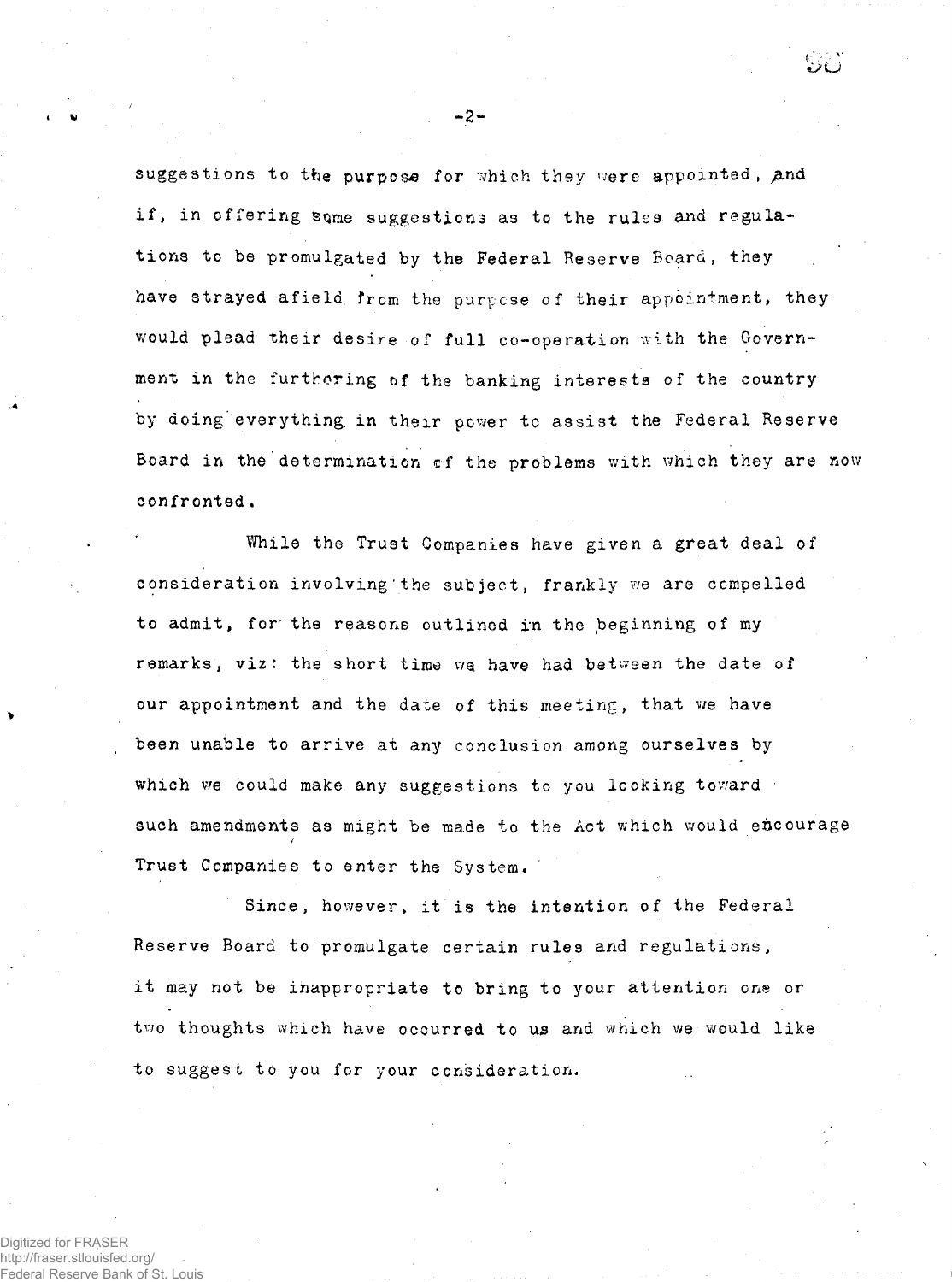## POWSRS AND RESTRICTIONS.

Fourth. Vitate banks and trust companies may continue to exercise those banking or trust company powers granted them by their state charters when suck powers are not in conflict with the limitations imposed by the Federal Reserve Act or the regulations of the Board. No power however granted by a state charter which is not customarily exercised by a bank or trust company and which is not incident to the business of a bank or trust company shall be exercised by any association (incorporated under the laws of any State) which becomes a member of the Federal Reserve System. The Reserve Board reserves to itself the determination as to whether these unusual powers are admissible and consistent. The applying bank must file with its application, as an exhibit, its statement showing powers granted to it by its stats charter and those powers which it desires and intends to exercise."

It occurs to us that it may be difficult to determine what are the powers usually exercised by trust companies. Their powers are enumerated in the several state statutes under which they are incorporated. There is considerable difference between the powers granted such companies by the different state laws. In addition to this some of the trust companies are operating under private charters and exercising net only the powers given under such charters, but also the powers given

Digitized for FRASER http://fraser.stlouisfed.org/ Federal Reserve Bank of St. Louis

**•** fc **-3-**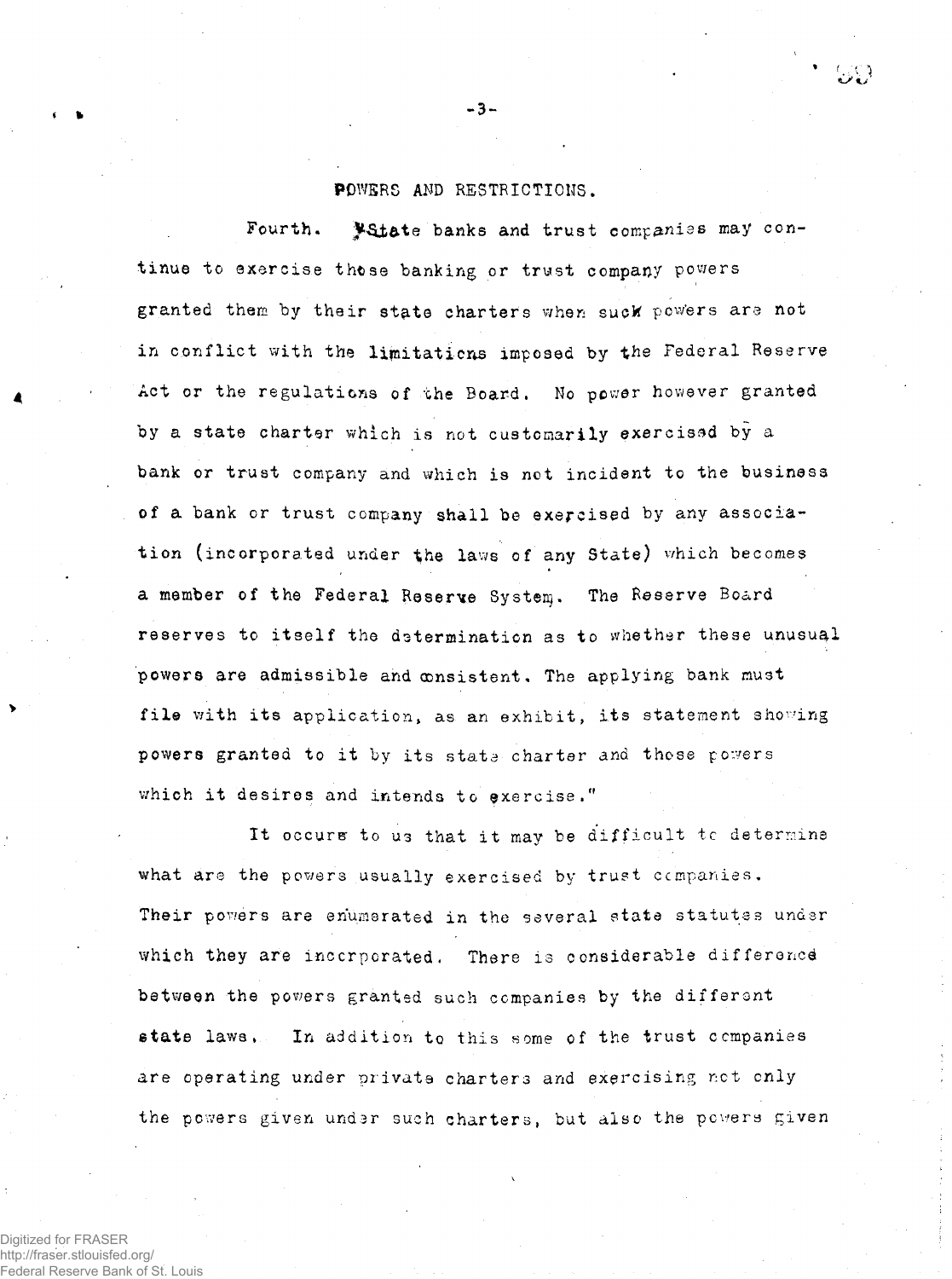under the general statutes.

Under these conditions an applying trust company will be confronted with the necessity of immediately determining what powers it would like to exercise in the future and possibly of being compelled to discard some of the powers granted by its charter because the Federal Reserve Board, which is a continuing power, might be of the opinion that some of these powers not customarily exercised were inconsistent with the Federal Reserve System **and** therefore inadmissible.

 $f(x)$ 

Our disposition being in every respect that of supporting the Federal Reserve Board and the recent banking legislation we had thought possibly, after an opportunity had been afforded to the trust companies of watching the operations of the Act as applied to National Banks, that later on any state' chartered institution would be able to enter the System and, after a fair trial of the same, if it so desired, might retire therefrom. As the law now reads this cannot be done. The Federal Reserve Act opens the door for voluntary entryy of state institutions, but does not permit voluntary exit except through liquidation..

Sec. 10. "The Federal Reserve Board will from time to time make such amendments and adopt and publish such addition al regulations and by-laws as may be deemed necessary and advisable."

Digitized for FRASER http://fraser.stlouisfed.org/ Federal Reserve Bank of St.